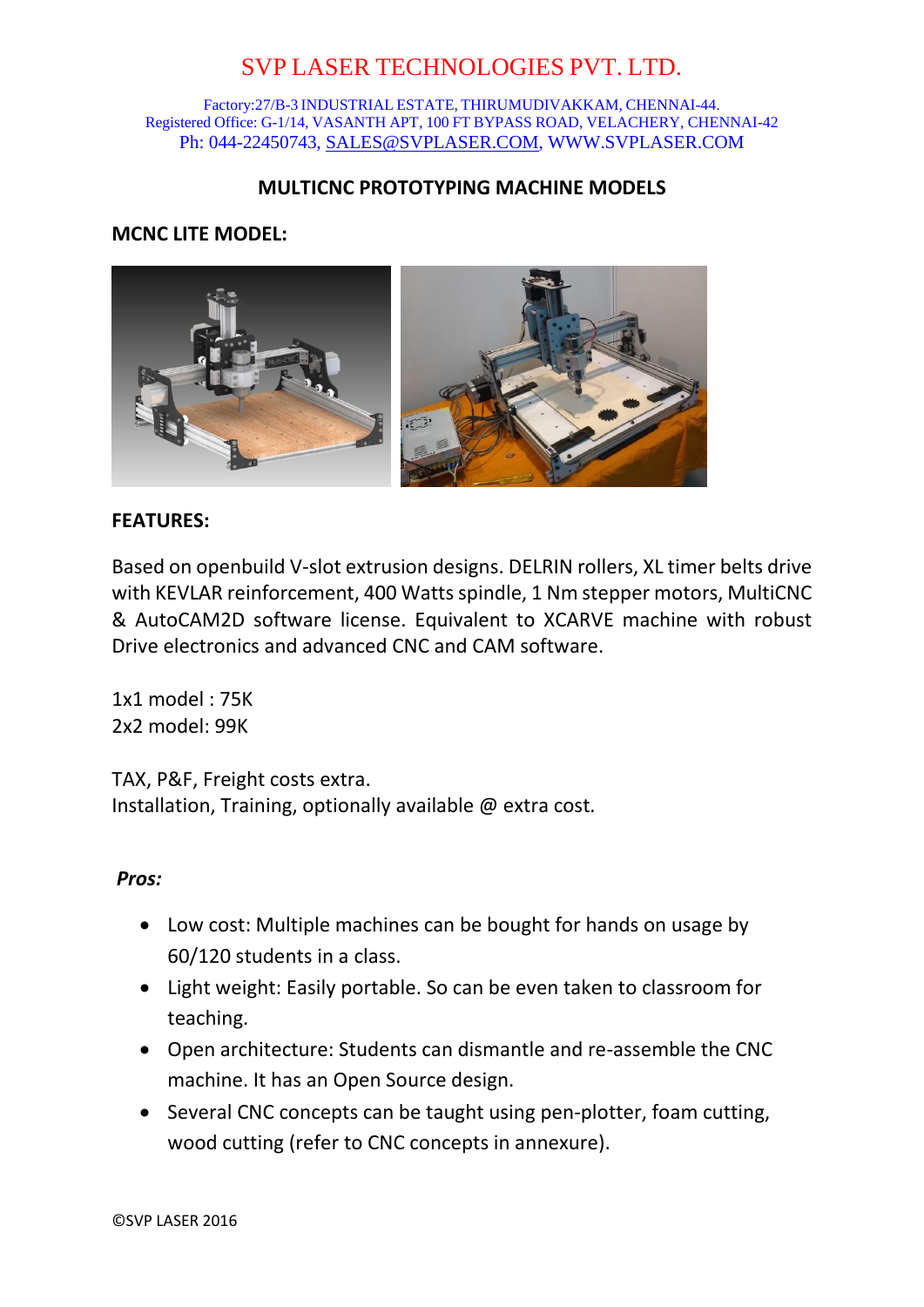#### Factory:27/B-3 INDUSTRIAL ESTATE, THIRUMUDIVAKKAM, CHENNAI-44. Registered Office: G-1/14, VASANTH APT, 100 FT BYPASS ROAD, VELACHERY, CHENNAI-42 Ph: 044-22450743, [SALES@SVPLASER.COM,](mailto:SALES@SVPLASER.COM) [WWW.SVPLASER.COM](http://www.svplaser.com/)

• Suitable for light prototyping of parts for projects (machining time taken will be more compared to Heavy duty machines).

## *Cons:*

- Not suitable for regular or heavy duty prototyping. Hard materials will take lot of time to fabricate.
- Light weight machine ( $\sim$  15 Kgs) will have vibrations due to cutting forces.
- $\bullet$  Will have  $\sim$  0.5mm backlash due to flex in timer belt drives, plastic bearing wheels.
- Times belt drive has limited life. May get loose during usage. Thus may require periodic maintenance (re-tensioning) or replacing.
- Delrin wheels are used as motion guides. So it may wear off with time. So may require periodic maintenance (re-tensioning) or replacing. Also the Scrap board may require periodic replacing.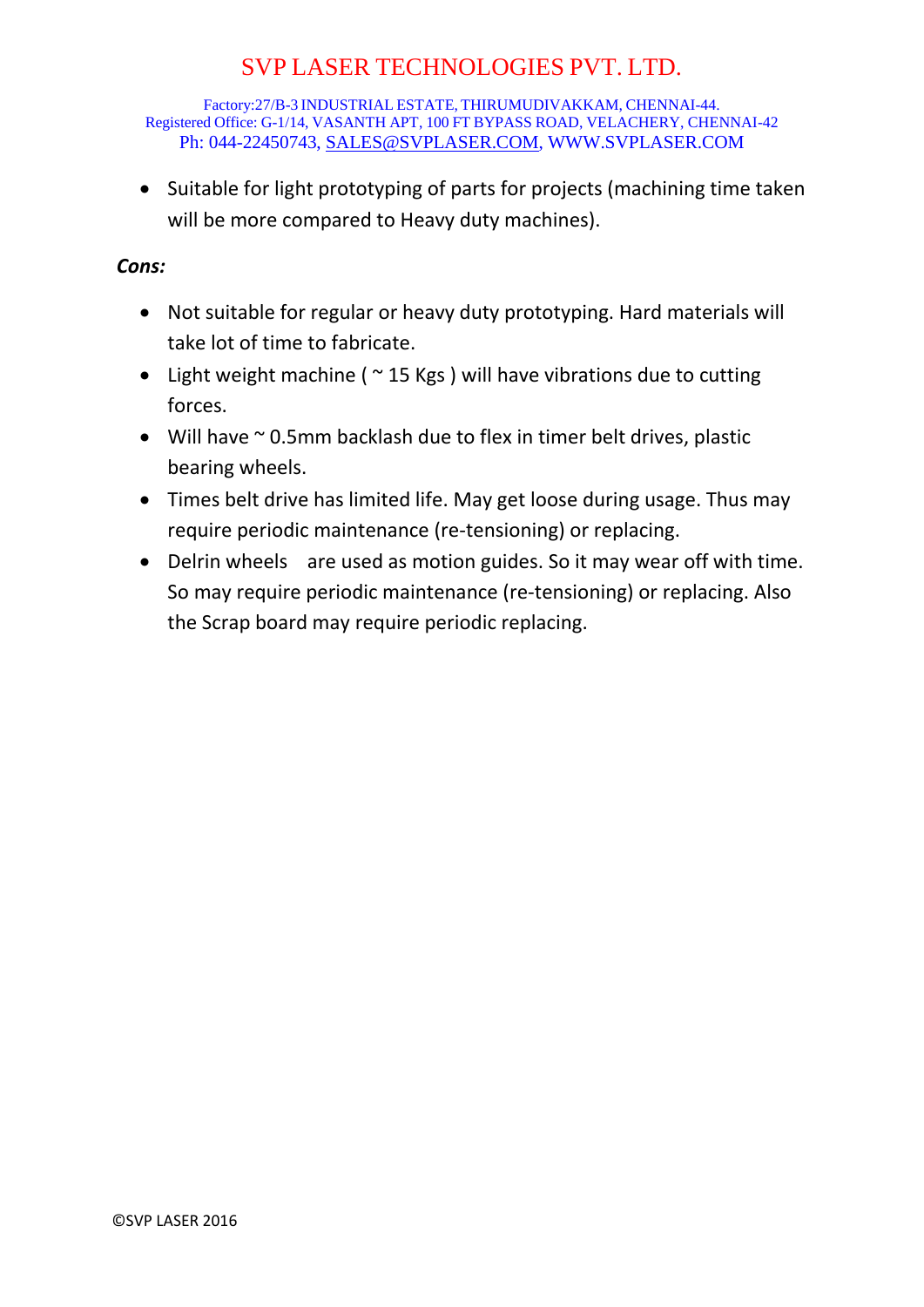Factory:27/B-3 INDUSTRIAL ESTATE, THIRUMUDIVAKKAM, CHENNAI-44. Registered Office: G-1/14, VASANTH APT, 100 FT BYPASS ROAD, VELACHERY, CHENNAI-42 Ph: 044-22450743, [SALES@SVPLASER.COM,](mailto:SALES@SVPLASER.COM) [WWW.SVPLASER.COM](http://www.svplaser.com/)

## **MULTICNC HD MODEL: (HEAVY DUTY MODEL)**



## **FEATURES:**

Heavy Duty Model, HIWIN STEEL LM GUIDES, SPRING LOADED RACK-PINION DRIVE, 2 HP variable RPM spindle motor, 2 Nm stepper motors, MultiCNC & AutoCAM2D software license.

1x1 model: 1.5 LAKHS 2x2 model: 2 LAKHS

TAX, P&F, Freight costs extra. Installation, Training, optionally available @ extra cost.

### **Pros:**

- Best model for training and prototyping.
- Medium cost.
- Suitable for heavy duty prototyping with 2HP motor and 2 Nm stepper motors with gear reduction for mechanical torque advantage.
- Spring loaded rack-pinion keeps backlash minimal and gives longer life.
- Hiwin steel LM guides give smooth motion and longer life.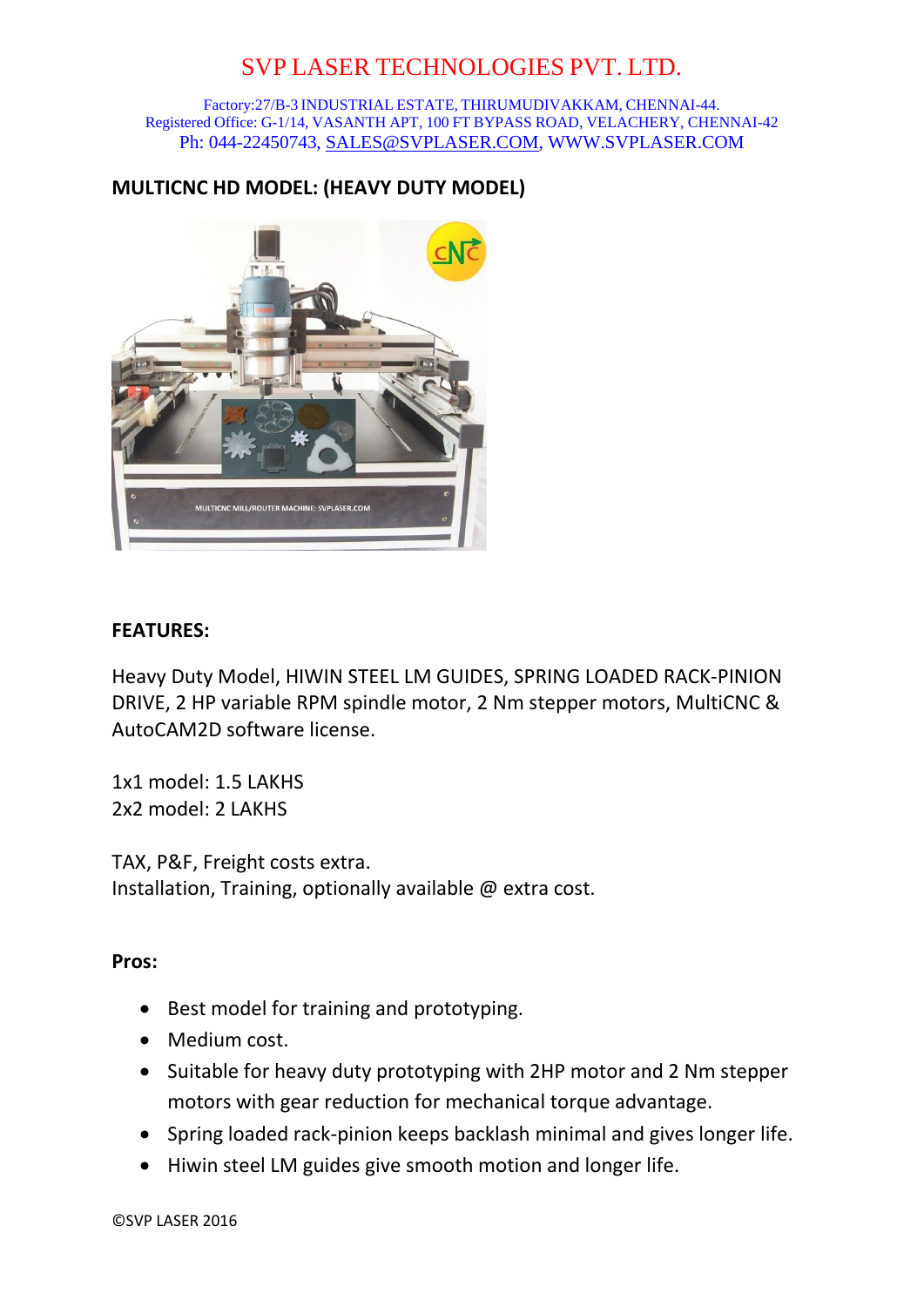#### Factory:27/B-3 INDUSTRIAL ESTATE, THIRUMUDIVAKKAM, CHENNAI-44. Registered Office: G-1/14, VASANTH APT, 100 FT BYPASS ROAD, VELACHERY, CHENNAI-42 Ph: 044-22450743, [SALES@SVPLASER.COM,](mailto:SALES@SVPLASER.COM) [WWW.SVPLASER.COM](http://www.svplaser.com/)

## **Cons:**

- Medium weight ( $\approx$  60-70 kg). Will need resources for portability.
- Spring loaded pinion system can have some compliance in the bearings and can result in small backlash ( $\sim$  0.2mm). This may not be acceptable for high precision applications like PCB milling, Jewellery designs manufacture etc.



MULTICNC MACHINE FEATURES

WWW.MULTICNC.IN, WWW.SVPLASER.COM, PH: 9500122107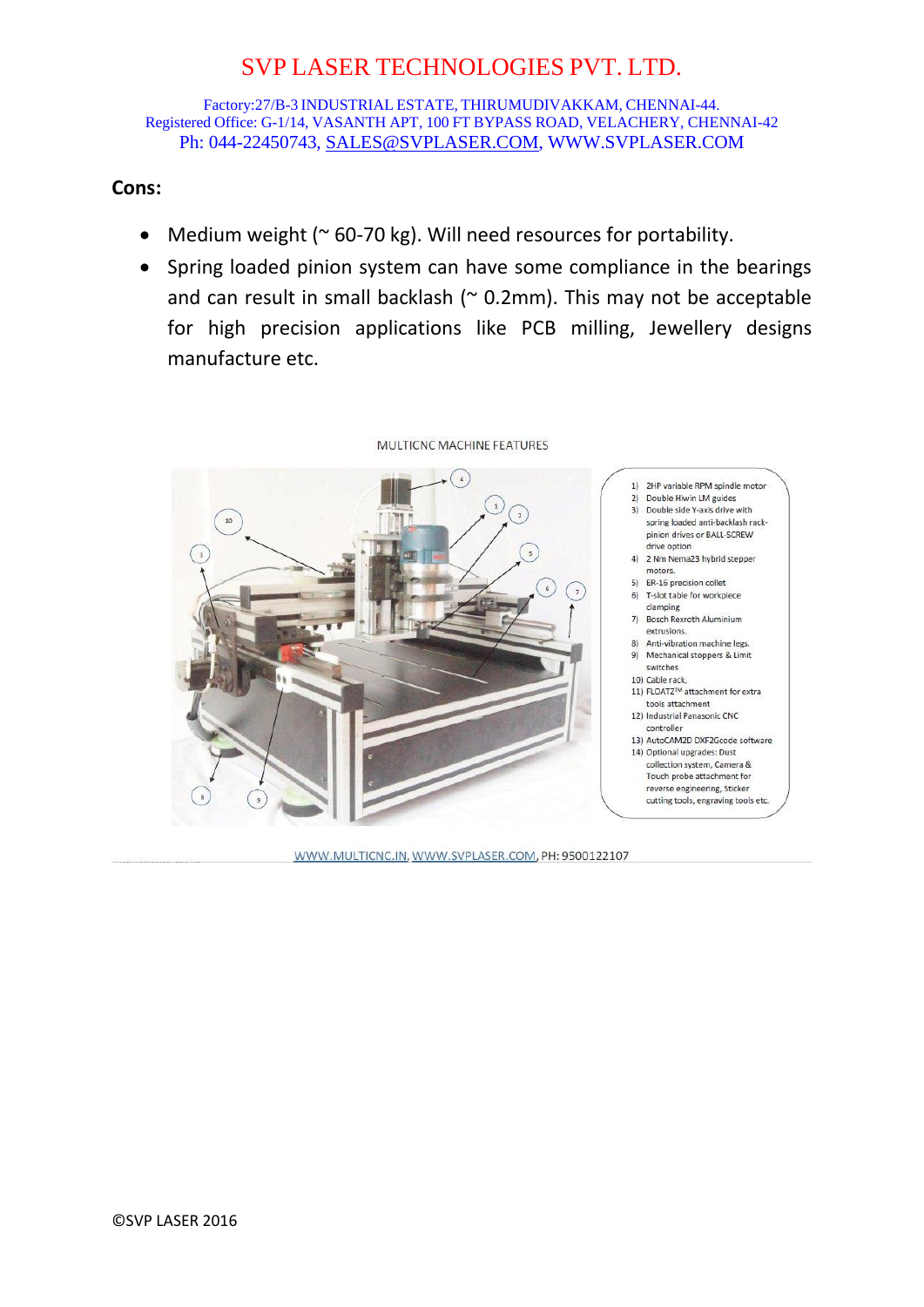Factory:27/B-3 INDUSTRIAL ESTATE, THIRUMUDIVAKKAM, CHENNAI-44. Registered Office: G-1/14, VASANTH APT, 100 FT BYPASS ROAD, VELACHERY, CHENNAI-42 Ph: 044-22450743, [SALES@SVPLASER.COM,](mailto:SALES@SVPLASER.COM) [WWW.SVPLASER.COM](http://www.svplaser.com/)

## **MULTICNC PRO MODEL : ( WITH BALLSCREW DRIVE )**



### **FEARTURES:**

Precision mode, HIWIN STEEL LM GUIDES, PRECISION BALL-SCREW DRIVE, 2 HP variable RPM spindle motor, 2 Nm stepServo motors, MultiCNC & AutoCAM2D software license.

1x1 model: 3.0 LAKHS 2x2 model: 3.75 LAKHS

TAX, P&F, Freight costs extra. Installation, Training, optionally available @ extra cost.

### **Pros:**

- Precision ballscrew give high accuracy parts . Backlash less than 0.1mm.
- Tight mechanical tolerances keep vibrations to minimum level.
- Suitable for heavy duty prototyping.

### **Cons:**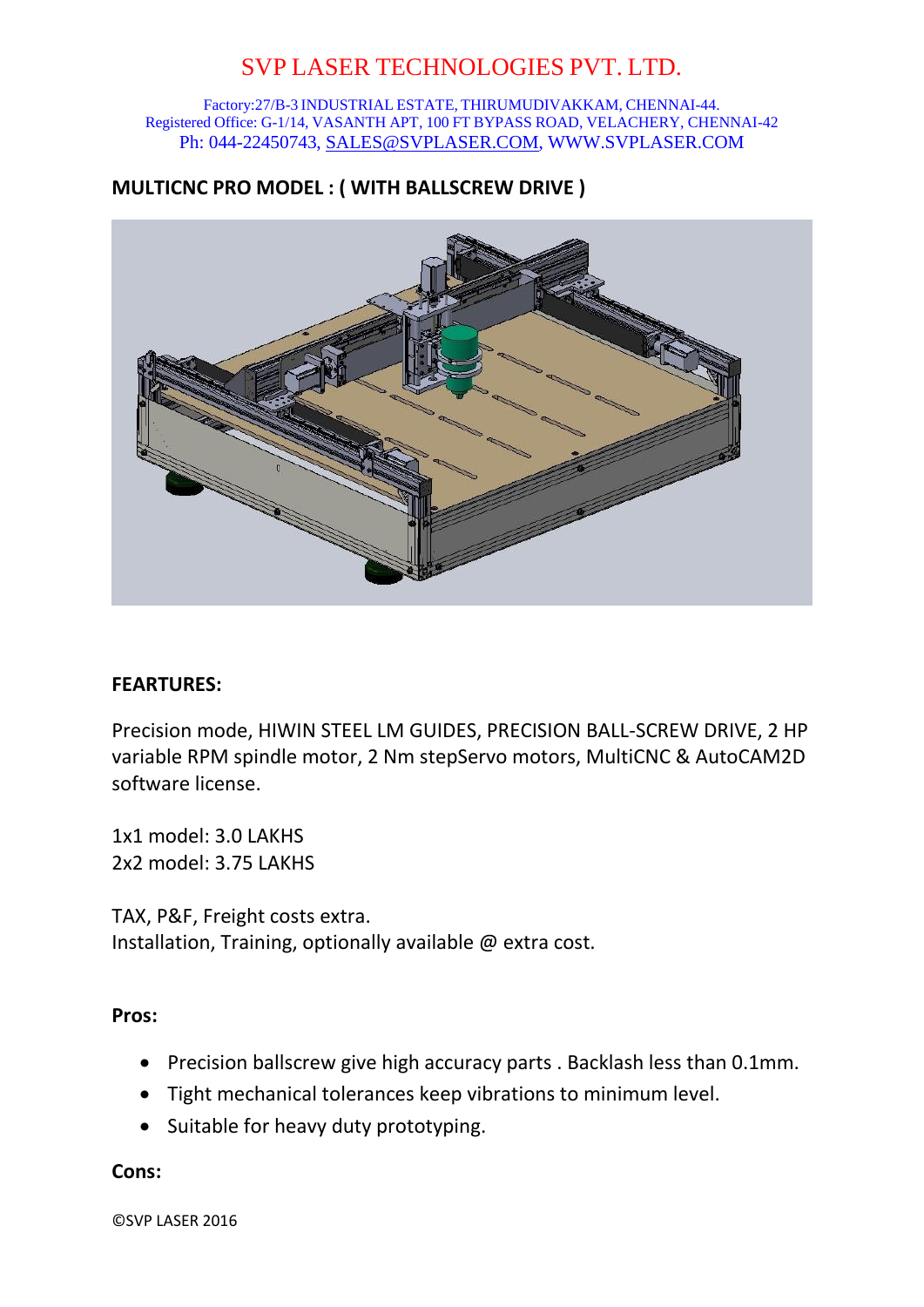#### Factory:27/B-3 INDUSTRIAL ESTATE, THIRUMUDIVAKKAM, CHENNAI-44. Registered Office: G-1/14, VASANTH APT, 100 FT BYPASS ROAD, VELACHERY, CHENNAI-42 Ph: 044-22450743, [SALES@SVPLASER.COM,](mailto:SALES@SVPLASER.COM) [WWW.SVPLASER.COM](http://www.svplaser.com/)

- Higher machine cost
- Speeds are lower with stepper motors. ( $\approx$  1 m/min max speed).
- Since mechanical tolerances are tight, any small mis-alignment can result in mechanical jamming, which can cause stepper motor to miss steps. So it is better to use servo motors with ball-screw drive, if you are going to run long jobs in CNC mc (like frequent milling of aluminium, which will take longer time due to multiple pass cutting). Servo motors are expensive and add to the cost.
- Also wood dust can settle on ball-screw and cause jamming. Bellows can be added at extra cost to prevent this.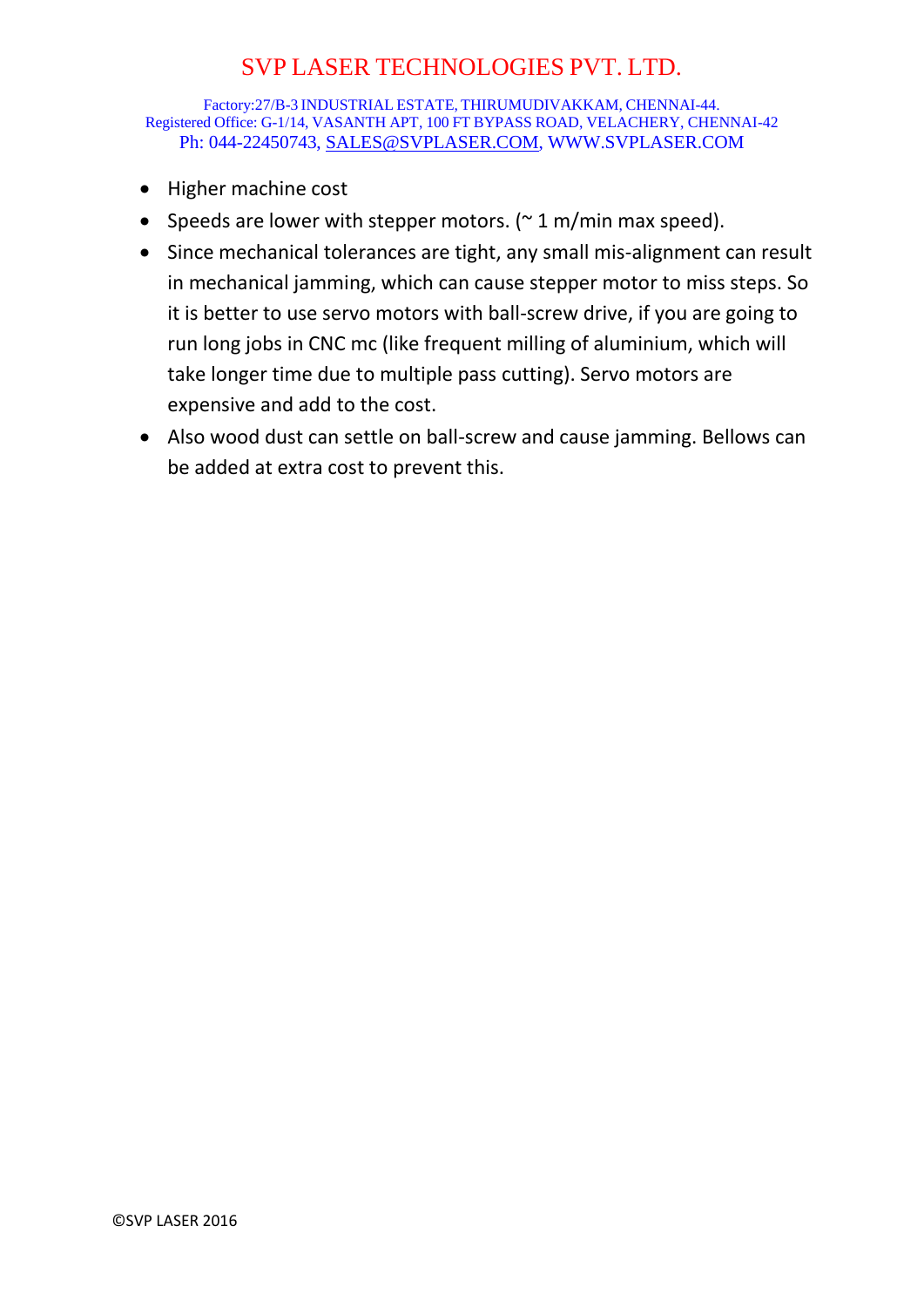#### Factory:27/B-3 INDUSTRIAL ESTATE, THIRUMUDIVAKKAM, CHENNAI-44. Registered Office: G-1/14, VASANTH APT, 100 FT BYPASS ROAD, VELACHERY, CHENNAI-42 Ph: 044-22450743, [SALES@SVPLASER.COM,](mailto:SALES@SVPLASER.COM) [WWW.SVPLASER.COM](http://www.svplaser.com/)

### **OPTIONAL ACCESSORIES:**

- 2a) Variable rpm (8K-24K rpm) Bosch spindle motor: 20K
- 2b) Enclosure & limit switches: 30 K
- 2c) 3D surface machining software: 25K
- 2d) Hot knife with tool-holder: 5K
- 2e) Ball-screw option (for better accuracy): 10K per axis plus 5K per feet
- 2f) Carbide end mill set: 10K
- 2g) Extra support for aluminium cutting: 25K.
- 2h) onsite installation & training: 5K per day. (If we are travelling to Mumbai and spend 2 days on site, we have to travel by train for 2 days to&fro. So total number of days will be counted as 4).
- 2i) Advanced CNC controller: 75K
- 2j) Webcamera attachment & software for basic CMM measurement functions: 15K.
- 2k) Servo motor option: 20K extra per axis. (Recommended for high-speed applications like 3D machining, engraving etc. and for ball-screw machines) (30K for Japanese SANYO DENKI servo drives).
- 2l) High power brushless spindle motor with VFD drive (2.5 KW, air cooled): 60 K extra. (Recommended for continuous use of machine for production jobs).
- 2m) Dust collector: 60K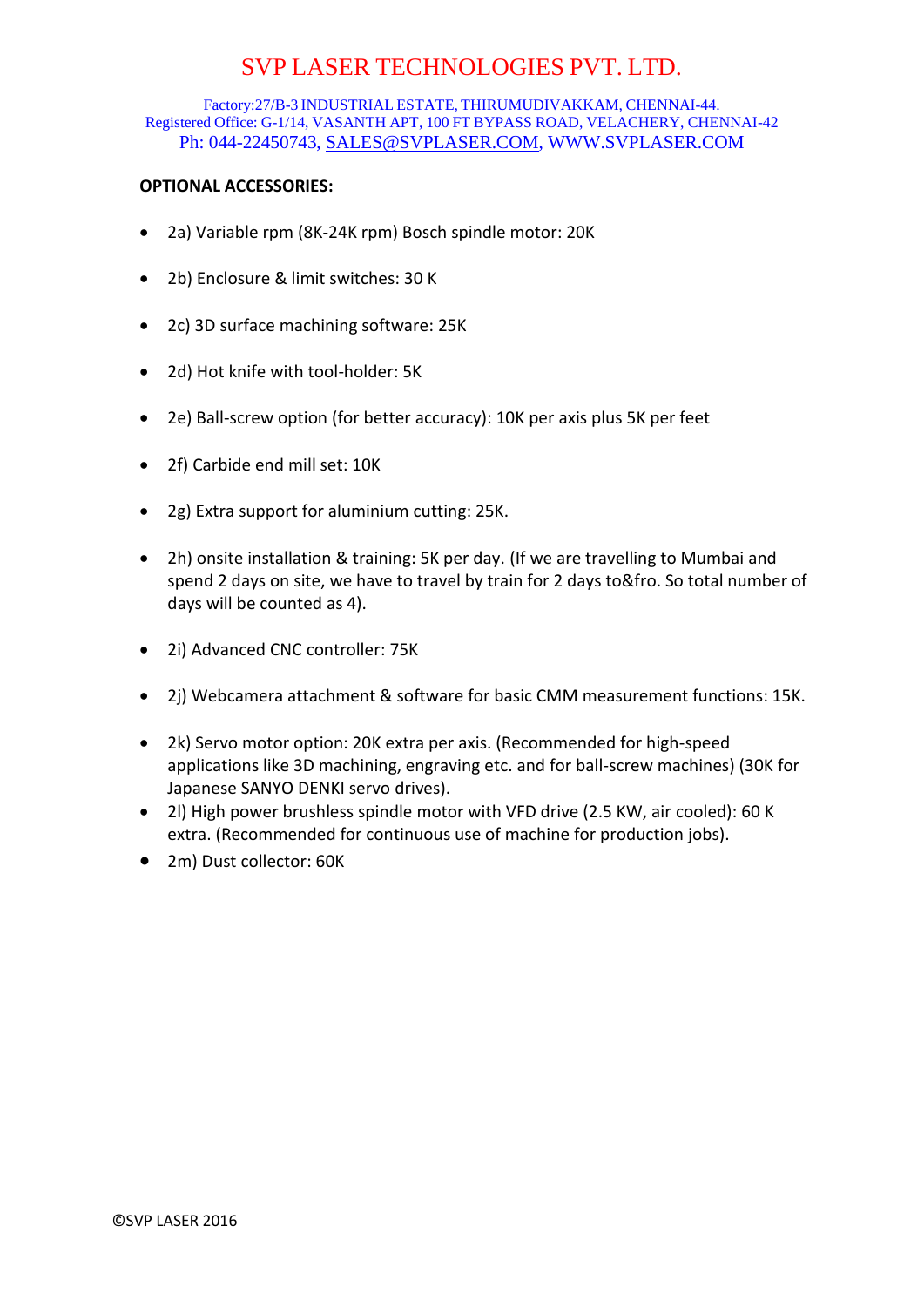#### Factory:27/B-3 INDUSTRIAL ESTATE, THIRUMUDIVAKKAM, CHENNAI-44. Registered Office: G-1/14, VASANTH APT, 100 FT BYPASS ROAD, VELACHERY, CHENNAI-42 Ph: 044-22450743, [SALES@SVPLASER.COM,](mailto:SALES@SVPLASER.COM) [WWW.SVPLASER.COM](http://www.svplaser.com/)

## **CNC Concepts that can be taught in MULTICNC machine**

- CNC machine operations
- Manual G-code writing (Part programming).
- Program zero, machine zero.
- Tool radius compensation (G41, G42).
- Tool length compensation.
- CAM software for CAD to G-code.
- Tool clamping, workpiece clamping , workpiece alignment, jogging, spindle on/off, spindle rpm , homing, conventional vs climb milling, multi-parts cutting, resuming from power cut, runtime feed rate adjustment.
- CAM concepts: pre-processing (correcting errors in CAD drawing), open polyline, tiny polyline, overlapping entities, program zero, tool radius compensation in CAM, feed rate setting, ramp and plunge, milling, lead in/out, multi-pass cutting. Using jump to line, resuming from power cut, tool path optimisation etc.
- Part orientation compensation, part height/depth compensation, double side machining, machining parts larger than machine size (by part indexing) multi-tool cutting, multi-tool offset calibration, Auto tool changing, 3D part programming etc.

# **We already have CNC machine in college, but we hardly find any use for it :**

- CNC milling and router machines are mandatory for CAD/CAM as for B.E Mechanical engineering as per AICTE syllabus. A lot of colleges have already purchased it.
- But there are several problems in the current scenario because of which graduates hardly experience using it.